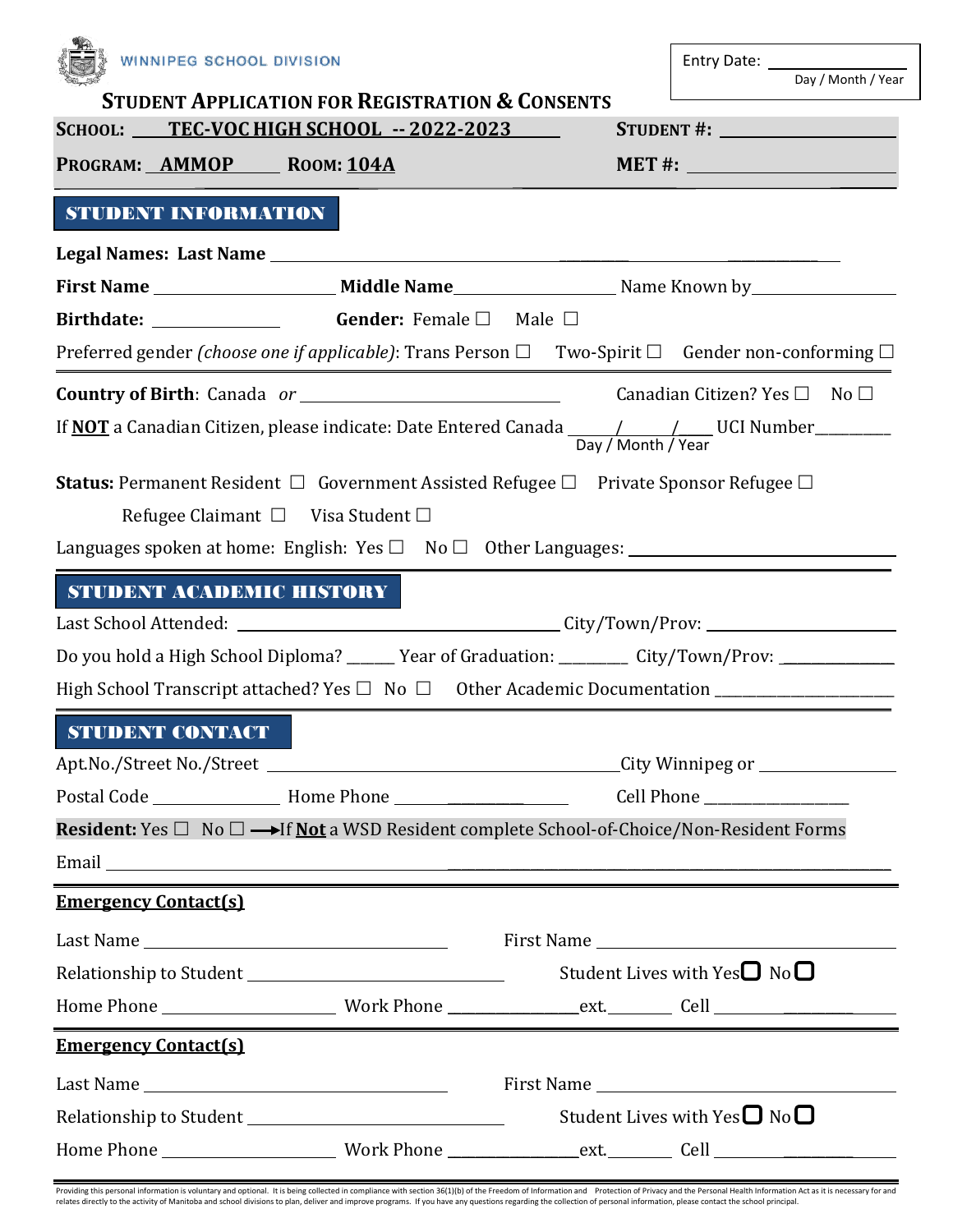## **MEDICAL INFORMATION**

MB (9 digits) Personal Health ID No: *(Please provide a copy of Medical card)*

Health Concerns/Allergies:

|  | <b>Additional Health Concerns</b> Please indicate $(\sqrt{})$ all health care needs that apply to you: |
|--|--------------------------------------------------------------------------------------------------------|
|--|--------------------------------------------------------------------------------------------------------|

- $\Box$  Anaphylaxis: Life-threatening allergy (student has been prescribed an EpiPen). A letter and additional form will be provided.
- $\Box$  Asthma: (administration of medication by inhalation). A letter and additional form will be provided.
- $\Box$  Bleeding Disorder
- $\Box$  Cardiac Condition
- $\Box$  Clean Intermittent Catheterization
- $\Box$  Diabetes: Type 1 or Type 2
- $\Box$  Gastrostomy Feeding Care
- $\Box$  Osteogenesis Imperfecta (brittle bone disease)
- $\Box$  Ostomy Care
- $\Box$  Pre-set Oxygen
- $\Box$  Seizure Disorder
- $\Box$  Steroid Dependent Condition
- $\square$  Suctioning (oral and/or nasal)
- $\Box$  I am receiving Winnipeg School Division transportation to and from school.

 $\Box$  I do not have any of the above-listed health care concerns.

**\***If you have checked any of the above health care needs, the school will provide you with a Unified Referral and Intake System (URIS) Application. The URIS application will then be submitted to the Winnipeg Regional Health Association (WRHA) URIS nurse to ensure the appropriate services will be provided and an individual health care plan put in place as needed.

|  | STUDENT SIGNATURE: |
|--|--------------------|
|  |                    |

Providing this personal information is voluntary and optional. It is being collected in compliance with section 36(1)(b) of the Freedom of Information and Protection of Privacy and the Personal Health Information Act as it relates directly to the activity of Manitoba and school divisions to plan, deliver and improve programs. If you have any questions regarding the collection of personal information, please contact the school principal.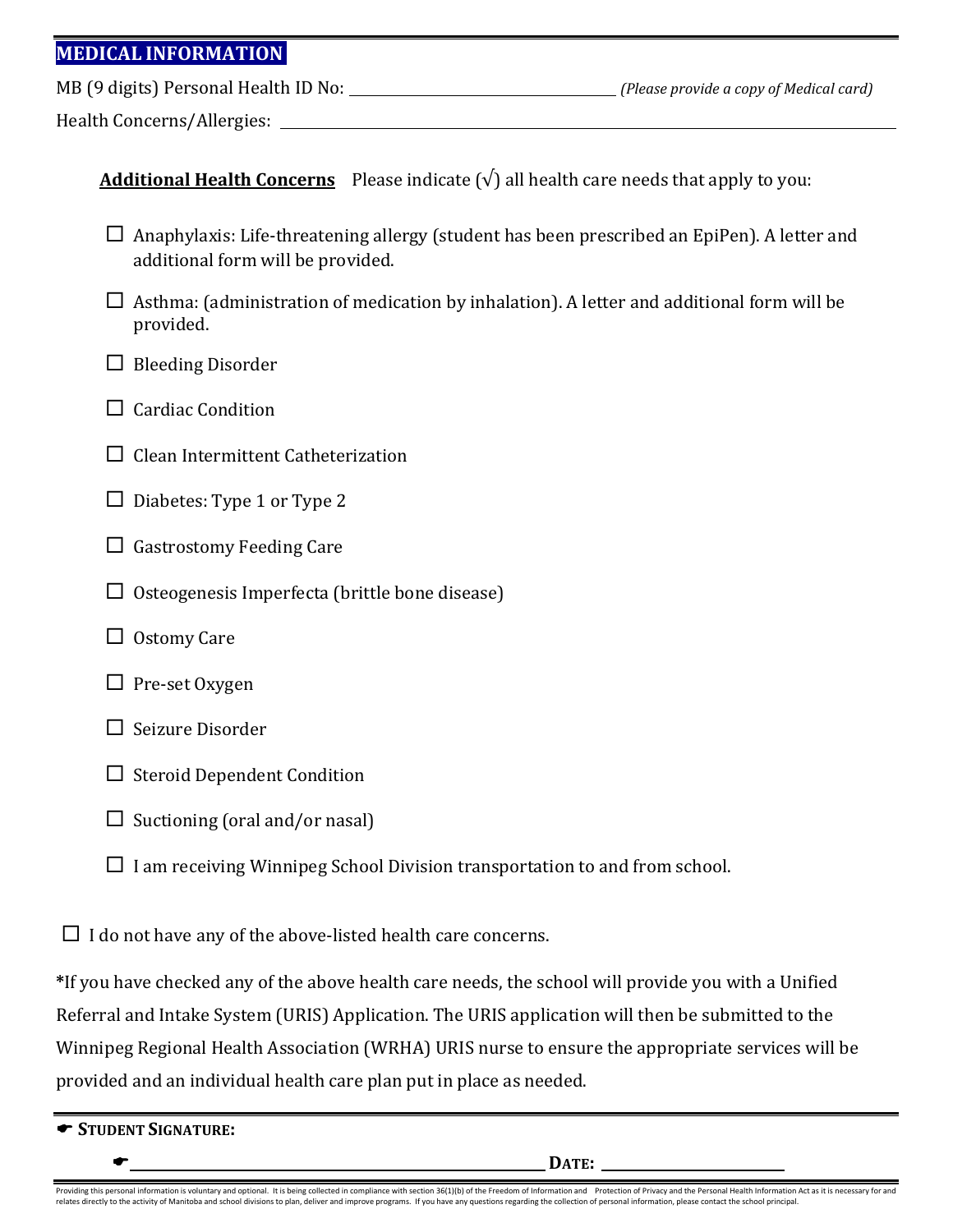

## **Ancestral/Cultural Identification and Language Declaration**

*Providing this personal ancestral/cultural information is voluntary and optional. Proceed to IID section if Indigenous.*

What is the student's ancestral or cultural identity *(for example, Chinese, Swazi, Filipino, etc.):*

What languages are spoken (student and/or home): \_\_\_\_\_\_\_\_\_\_\_\_\_\_\_\_\_\_\_\_\_\_\_\_\_\_\_\_\_\_\_

## **Indigenous Identity Declaration (IID)**

 $\mathcal{L}_\text{max}$  and  $\mathcal{L}_\text{max}$  and  $\mathcal{L}_\text{max}$  and  $\mathcal{L}_\text{max}$ 

**Your declaration helps School Divisions and Manitoba Education & Training to enhance services and supports for Indigenous students. By declaring, your child (children) receives the appropriate support and programming they may need. Providing Indigenous Identity Declaration (IID) information is voluntary. Information is collected in compliance with the Freedom of Information and Protection of Privacy Act (***section 36(1)(b))***.**

**Student Name:** 

- $\Box$  I am submitting my Indigenous Identity Declaration for the first time.
- $\Box$  I am making changes to my Indigenous Identity Declaration
- $\Box$  I have already submitted my Indigenous Identity Declaration and have no further changes to make at this time.
- 1. Are you an Indigenous person, that is, First Nation, Métis, or Inuk (Inuit)? Note: First Nations (North American Indian) include registered/status/treaty and non-status

If "Yes", mark the square(s) that best describe(s) your status:

 $\Box$  Yes, First Nation (North American Indian)

□ Yes, Métis

- $\Box$  Yes, Inuk (Inuit)
- 2. Which best describes your Indigenous cultural-linguistic identity? Please select up to two choices:
	- $\Box$  Anishinaabe (Ojibway/Saulteaux)

 $\Box$  Dene (Savisi)

- $\Box$  Oji-Cree
- $\Box$  Inuktitut
- $\Box$  Ininiw
- $\Box$  Dakota
- $\Box$  Michif
- $\Box$  Other please specify:

**STUDENT SIGNATURE:**

\_\_\_\_\_ Date

Providing this personal information is voluntary and optional. It is being collected in compliance with section 36(1)(b) of the Freedom of Information and Protection of Privacy and the Personal Health Information Act as it relates directly to the activity of Manitoba and school divisions to plan, deliver and improve programs. If you have any questions regarding the collection of personal information, please contact the school principal.